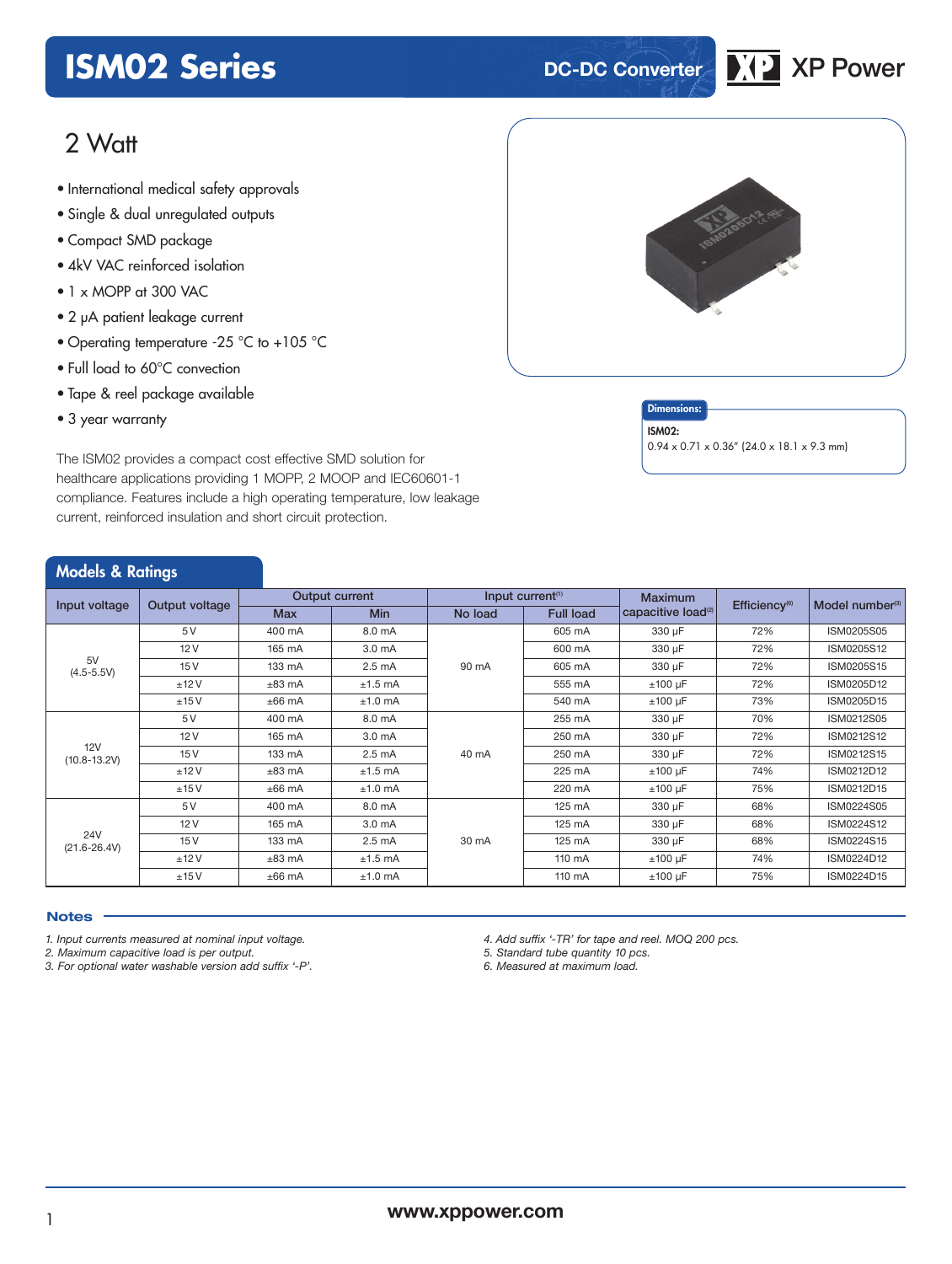# **ISM02 Series XP XP Power**

**DC-DC Converter**



| <b>Input</b>        |                         |                |                |              |                               |
|---------------------|-------------------------|----------------|----------------|--------------|-------------------------------|
| Characteristic      | <b>Minimum</b>          | <b>Typical</b> | <b>Maximum</b> | <b>Units</b> | <b>Notes &amp; Conditions</b> |
|                     | 4.5                     |                | 5.5            |              | 5 V nominal                   |
| Input Voltage Range | 10.8                    |                | 13.2           | VDC          | 12 V nominal                  |
|                     | 21.6                    |                | 26.4           |              | 24 V nominal                  |
| Input Filter        | Internal Pi type filter |                |                |              |                               |
| Input Surge         |                         |                |                |              | 5 V nominal                   |
|                     |                         |                | 18             | VDC for 1 s  | 12 V models                   |
|                     |                         |                | 30             |              | 24 V models                   |

| Output                          |                |                |         |               |                                                                                                  |
|---------------------------------|----------------|----------------|---------|---------------|--------------------------------------------------------------------------------------------------|
| Characteristic                  | <b>Minimum</b> | <b>Typical</b> | Maximum | <b>Units</b>  | <b>Notes &amp; Conditions</b>                                                                    |
| Output Voltage                  | 5              |                | 30      | <b>VDC</b>    | See Models and Ratings table                                                                     |
| Initial Set Accuracy            |                | ±2.0           | ±4.0    | $\%$          |                                                                                                  |
| Output Voltage Balance          |                | ±0.1           | ±1.0    | $\%$          | For dual output with balanced loads                                                              |
| Minimum Load                    |                |                |         | A             | See Models and Ratings table                                                                     |
| Line Regulation                 |                | ±1.2           | ±1.5    | $\%$          |                                                                                                  |
| <b>Load Regulation</b>          |                |                | 10      | $\%$          | From 20% to 100% load. 5V output version is 12% max                                              |
| <b>Cross Regulation</b>         |                |                | ±5.0    | $\frac{0}{6}$ | On dual output models when one load is varied between<br>25% and 100% and other is fixed at 100% |
| <b>Transient Response</b>       |                | 3              | 5       | % deviation   | Recovery within 1% in less than 250 us for a 25% load<br>change.                                 |
| Ripple & Noise                  |                |                | 150     | mV pk-pk      | 20 MHz bandwidth. Measured using 0.47 µF ceramic<br>capacitor.                                   |
| <b>Short Circuit Protection</b> |                |                | 0.5     | S             | With auto recovery                                                                               |
| Maximum Capacitive Load         |                |                |         |               | See Models and Ratings table                                                                     |
| Temperature Coefficient         |                |                | 0.02    | $%$ /°C       |                                                                                                  |

| <b>General</b>                   |                                                                              |                |         |                           |                                                          |
|----------------------------------|------------------------------------------------------------------------------|----------------|---------|---------------------------|----------------------------------------------------------|
| Characteristic                   | <b>Minimum</b>                                                               | <b>Typical</b> | Maximum | <b>Units</b>              | <b>Notes &amp; Conditions</b>                            |
| Efficiency                       |                                                                              | 72             |         | %                         | See Models and Ratings table                             |
|                                  | 4000                                                                         |                |         | <b>VAC</b>                | 60 s. reinforced isolation at 300 VAC, 1 x MOPP/2 x MOOP |
| Isolation: Input to Output       | 6000                                                                         |                |         | <b>VDC</b>                | 1 <sub>s</sub>                                           |
| Leakage Current                  |                                                                              |                | 2       | μA                        | 240 VAC, 60 Hz                                           |
| <b>Isolation Resistance</b>      | 10 <sup>9</sup>                                                              |                |         | Ω                         | At 500 VDC                                               |
| <b>Isolation Capacitance</b>     |                                                                              | 15             | 20      | pF                        |                                                          |
| <b>Switching Frequency</b>       | 50                                                                           | 80             | 100     | kHz                       |                                                          |
| Power Density                    |                                                                              |                | 12.2    | $W/in^3$                  |                                                          |
| Mean Time Between Failure        |                                                                              | 2              |         | <b>MHrs</b>               | MIL-HDBK-217F, +25 °C GB                                 |
| Lead-Free Reflow Solder Processl | IPC/JEDEC J-STD-020D.1                                                       |                |         |                           |                                                          |
| Case Material                    | Non conductive black plastic. UL94V-0 rated. Not suitable for water washing. |                |         |                           |                                                          |
| <b>Pin Material</b>              | Solder-coated phosphor bronze                                                |                |         |                           |                                                          |
| Weight                           |                                                                              | 0.01(3.75)     |         | $\mathsf{lb}(\mathsf{g})$ |                                                          |
| Moisture Sensitivity Level       | IPC/JEDEC J-STD-020D.1<br>Level <sub>2</sub>                                 |                |         |                           |                                                          |

| Environmental                |                |                |                |              |                               |
|------------------------------|----------------|----------------|----------------|--------------|-------------------------------|
| Characteristic               | <b>Minimum</b> | <b>Typical</b> | <b>Maximum</b> | <b>Units</b> | <b>Notes &amp; Conditions</b> |
| <b>Operating Temperature</b> | $-40$          |                | $+105$         | °€           | See derating curve            |
| Storage Temperature          | $-50$          |                | $+125$         | °C           |                               |
| Case Temperature             |                |                | $+105$         | °C           |                               |
| Humidity                     |                |                | 95             | %RH          | Non-condensing                |
| Cooling                      |                |                |                |              | Natural convection            |

| Safety Approvals     |                                  |                               |
|----------------------|----------------------------------|-------------------------------|
| <b>Safety Agency</b> | <b>Safety Standard</b>           | <b>Notes &amp; Conditions</b> |
| <b>CB</b> Medical    | IEC60601-1                       |                               |
| <b>UL Medical</b>    | ANSI AMMI ES60601-1              |                               |
| <b>EN Medical</b>    | EN60601-1                        |                               |
| UL ITE               | UL/cUL60950-1, UL/cUL62368-1     |                               |
| <b>CE</b>            | Meets all applicable directives  |                               |
| <b>UKCA</b>          | Meets all applicable legislation |                               |